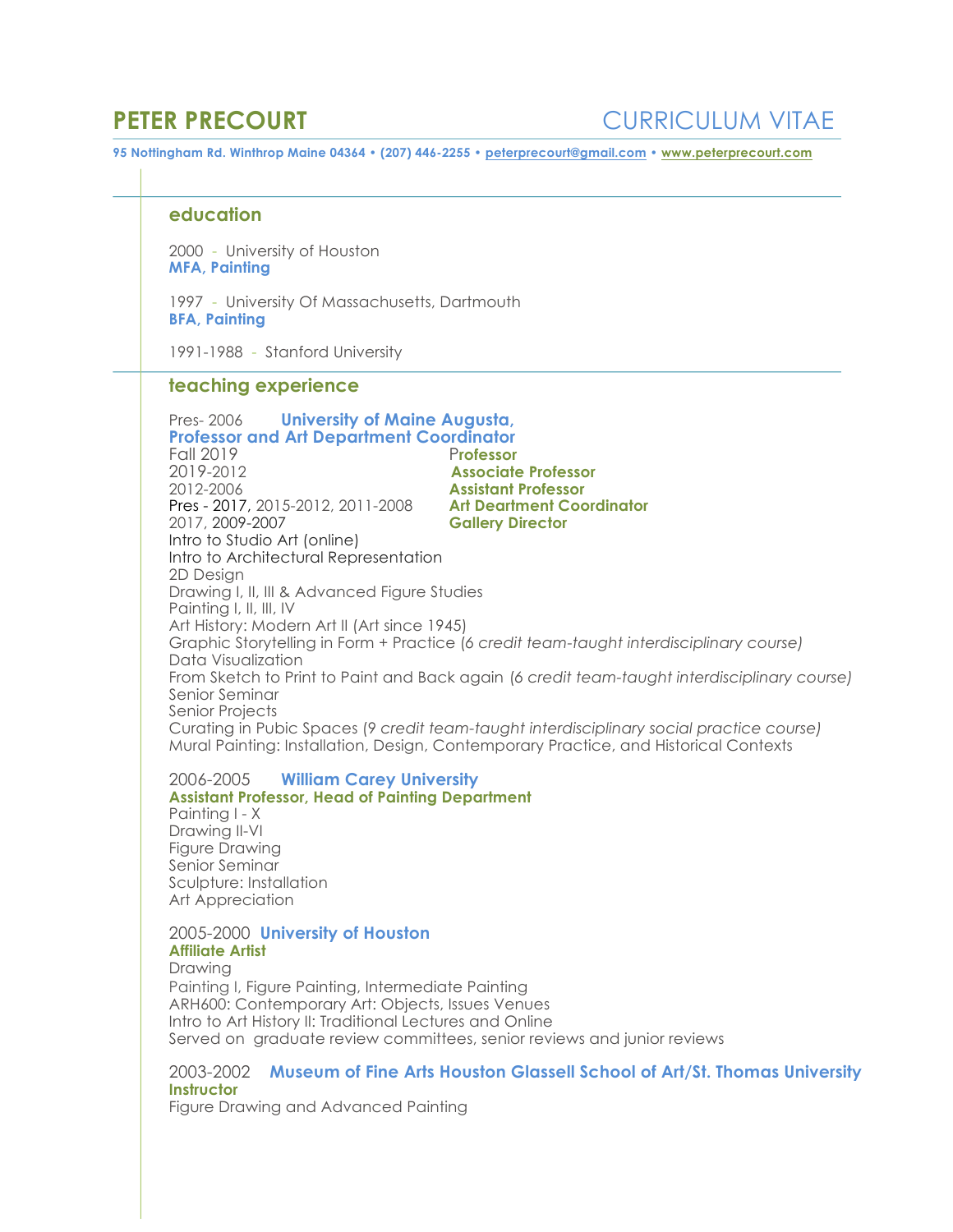# **selected university experience**

### **Innovative Teaching**

• Created, developed and taught *Mural Painting: Installation, Design, Contemporary Practice, and Historical Contexts*. Students collaborated with the Augusta Downtown Alliance, Augusta City Planning and local stakeholders to design and execute Augusta's first public mural.

• Co-created, developed and team-taught *Collaborating with the Community:* UMA's first 9 credit cluster course integrating Art, Architecture and the Philosophy with local Homeless Shelter and Soup Kitchen. Students redesigned homeless housing, build an art gallery in a Soup Kitchen and curated exhibitions there

• Co-created, developed and Team-Taught UMA's first 6 credit course with an Interdisciplinary listing: *G*r*aphic Storytelling in Form and Practice* Each time this course has been taught there has been a significant civic engagement component where students have created Graphic Stories and put them into the community*.*Students have also collaborated with NYU Graphic Novel of War students to created original new work.

• Co-created, developed and Team-Taught UMA's first 6 credit hybrid art all day intensive course: *From Sketch to Print to Paint and back again*.

• Collaborated with Maine Arts Commission to redesign Senior Seminar to increase focus on grant writing and collaboration with municipalities and non-profit art organizations

• Facilitated University of Maine Graduate students in innovative collaborative techniques in Researcher/Stakeholder partnerships.

• Forged partnerships with Painting Students and local health care institutions to place student murals into pediatric waiting rooms.

### • **Art Area Coordinator, University of Maine at Augusta**

- Extensive assessment work (see below)
- academic appointments and assessment of part time faculty
- encouraged professional development
- scheduled of courses and assignment of faculty
- program liaison responsibilities
- responsible for primary student contact
- budgeted building and maintenance
- coordinated program accreditation review
- coordinating recruitment events
- supervised student internships (required for all Art majors)
- planned for implementing current and future technology
- led K-12 art continuing education events at the University
- wrote annual departmental reports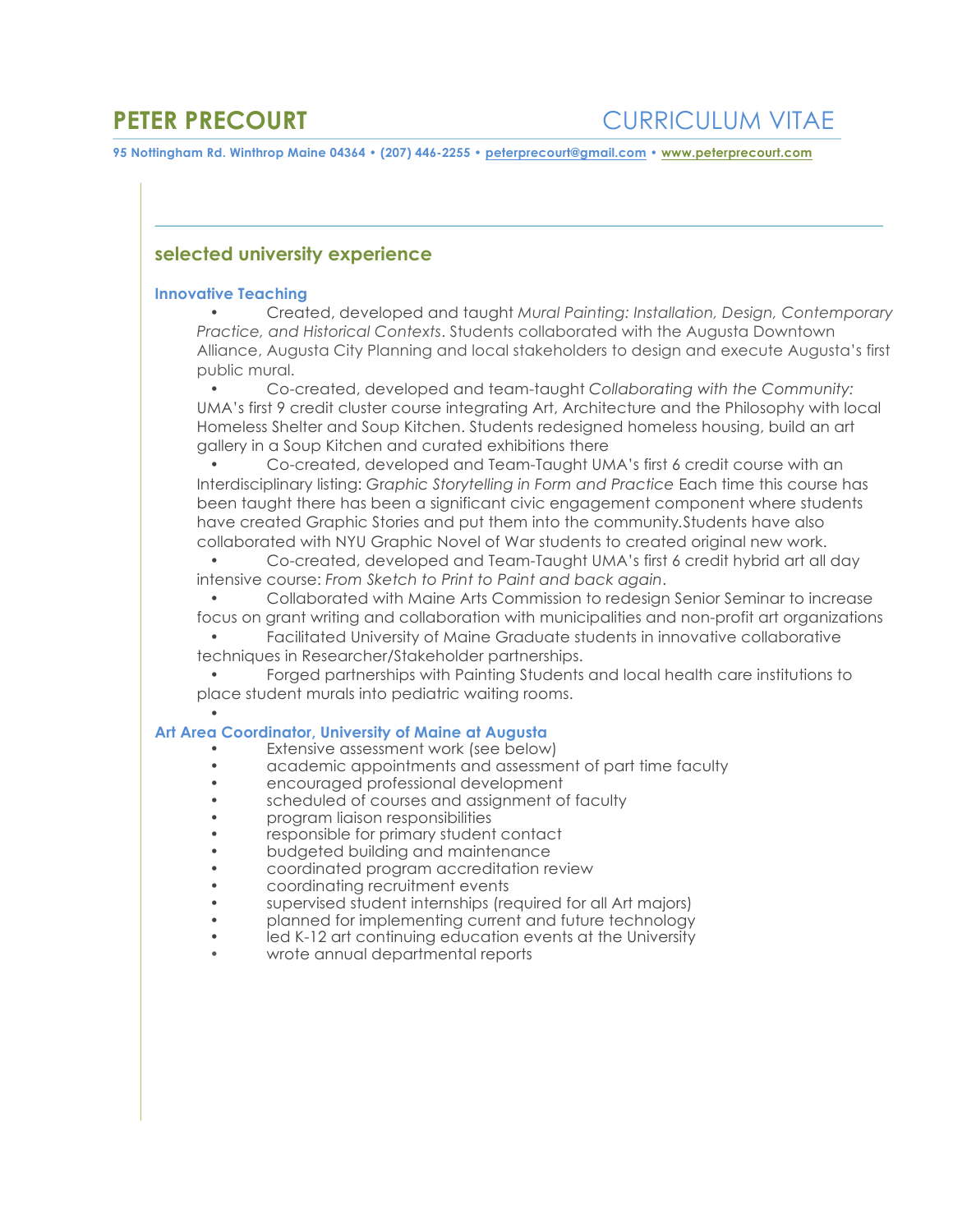# **PETER PRECOURT CURRICULUM VITAE**

**95 Nottingham Rd. Winthrop Maine 04364 • (207) 446-2255 • peterprecourt@gmail.com • www.peterprecourt.com**

| Assessment & Curriculum Development, University of Maine at Augusta, University of Houston<br>developed and implemented the studio area concentrations for art<br>created new courses to serve the concentrations<br>refined course charters in preparation for NEASC accreditation<br>established measurable course outcomes for every art class taught<br>instituted art assessment practices that include revising curriculum based upon<br>assessment data<br>revised portfolio review guidelines and system with a focus on transparency of                                                                                                                                                             |
|--------------------------------------------------------------------------------------------------------------------------------------------------------------------------------------------------------------------------------------------------------------------------------------------------------------------------------------------------------------------------------------------------------------------------------------------------------------------------------------------------------------------------------------------------------------------------------------------------------------------------------------------------------------------------------------------------------------|
| process<br>collaborated in multi-university colloquium to address challenges in teaching 2D<br>$\bullet$                                                                                                                                                                                                                                                                                                                                                                                                                                                                                                                                                                                                     |
| Design<br>instituted art assessment practices that include revising curriculum based upon<br>$\bullet$                                                                                                                                                                                                                                                                                                                                                                                                                                                                                                                                                                                                       |
| assessment data<br>created rubrics documenting and assessing our recruitment and retention<br>strategies                                                                                                                                                                                                                                                                                                                                                                                                                                                                                                                                                                                                     |
|                                                                                                                                                                                                                                                                                                                                                                                                                                                                                                                                                                                                                                                                                                              |
| <b>Faculty/Administrative Liaison</b><br>Created Data Visualizations to assist provost and dean better understand our<br>university structure and create equitable course release strategies<br>assisted the development of the University's Strategic Plan<br>served on the Faculty Senate<br>sole faculty representative on the University's Enrollment Management Council                                                                                                                                                                                                                                                                                                                                 |
| Internal Review Board Member- all training up to date                                                                                                                                                                                                                                                                                                                                                                                                                                                                                                                                                                                                                                                        |
| <b>Gallery Director, University of Maine at Augusta</b><br>curated original exhibitions for the Charles Danforth Galley<br>received, handled, insured, installied and shipped of work<br>created promotional materials and meaningful programming for each exhibition<br>maintained full judiciary control of the Gallery budget<br>coordinated facilities planning for the gallery<br>managed of interns and work study students<br>directed and supported student exhibitions<br>served as the Chair of the Arts and Acquisitions Committee                                                                                                                                                                |
| Web Technology/Distance Learning, University of Maine at Augusta<br>original member on UMA's president appointed Innovative Technology Committee<br>served on a committee to redesign the university website<br>recruited skilled faculty to deliver online art education<br>collaborated with the Maine Arts Commission to create an online resource for Art<br>Internship available in Maine and serve as educational liaison for participating sites.<br>Developed Gallery Website,<br>Developed and taught online courses: Modern Art History II and Intro to Studio Art<br>Developed and taught hybrid on-site course with asynchronous online component<br>for Graphic Storytelling in Form & Practice |
| <b>Facilities Management, University of Maine at Augusta</b><br>Created and implemented a safety plan for the UMA's painting/drawing facility<br>it is now a solvent-free, non-flammable, non-toxic environment<br>Chair the Arts and Acquisitions committee.<br>Maintain and supply the painting and drawing facility,                                                                                                                                                                                                                                                                                                                                                                                      |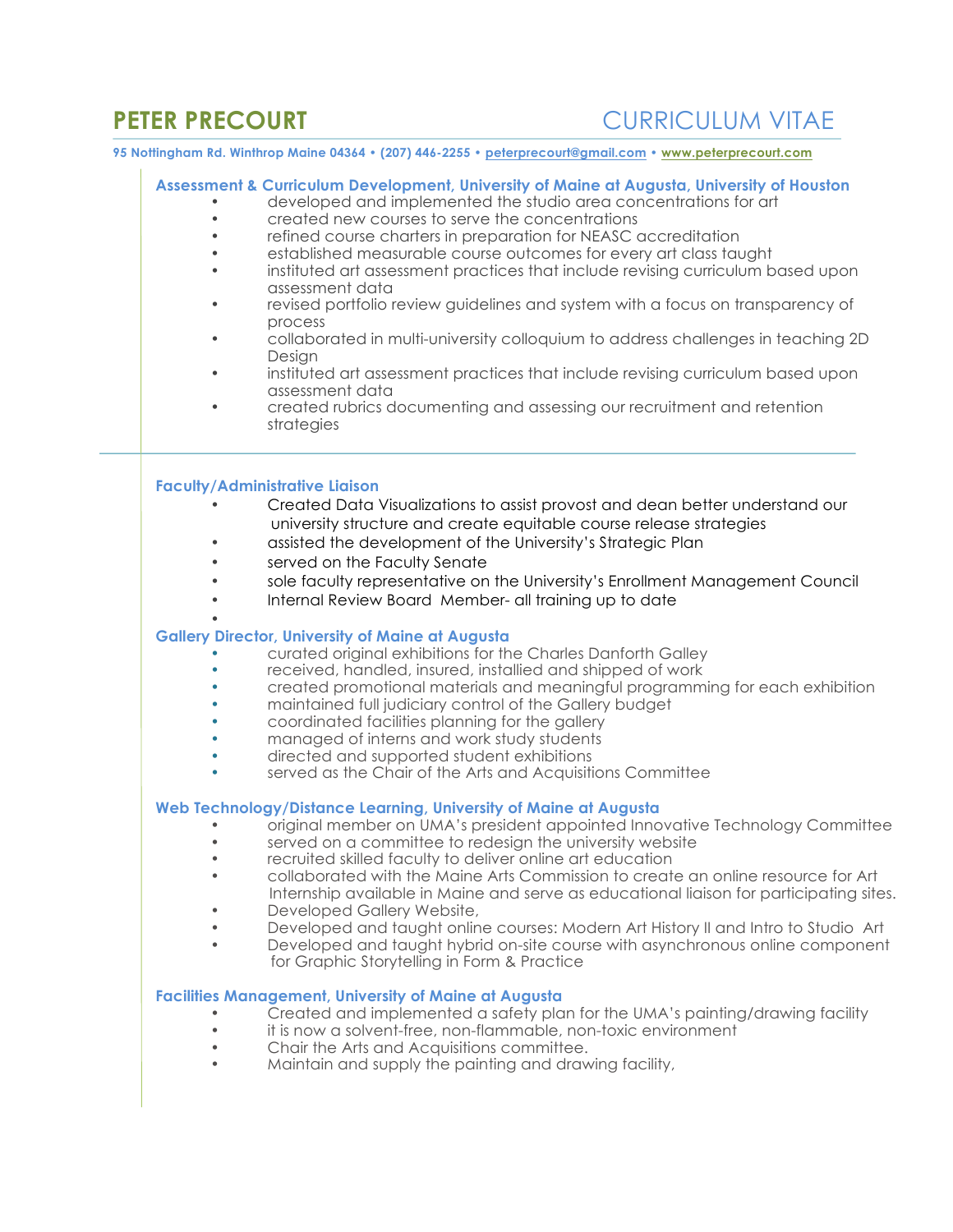### **Community Engagement**

§ opened and managed a storefront gallery *Art:Works on Main* that is combination of my personal studio space and is the only art space in my rural community of Winthrop, Maine. Exhibited such diverse work as internationally recognized artists, local Disabled Veterans and kindergarten students

§ opened and managed a storefront gallery *PopUp265* that is the only art space in downtown Augusta, Maine. Exhibited such diverse work as internationally recognized artist Khalid Albaih and recent UMA alumni

§ art advisor for the K-12 Gifted and Talented Program to change it from STEM to STEAM

§ taught two summer courses for at-risk high school students: Data Visualization in 2013 and Graphic Storytelling in 2011

§ UMA faculty liaison for the city of Augusta's 2014 *ArtWalk*

§ co-authored *Let's Talk Graphic* for the Maine Humanities Council, a reading and discussion program for teens utilizing graphic stories in libraries throughout Maine

§ Percent for Art Grant recipient; installed a large-scale sumi-e ink mural in a Maine elementary school

§ served as the President of the Board of Directors of the Kennebec Valley Artists Association, a non-profit organization that connects arts, artists and community

§ served as a specialist, advisor and co-author on my local school district's K-12 Technology Strategic Plan §

### **Additional University Service, University of Maine at Augusta**

- Chaired a faculty searches, tenure review committees and post tenure reviews
- directly assisted the provost to created a comprehensive New Faculty orientation class,
- Featured lecturer to 160 high school freshman students,

• Served on: the Arts and Humanities Dean Search Committee, the Photography Faculty search committee, Music Search Committee, Two Architecture Faculty Search Social Science Faculty Search Committee, Percent for Art selection committee for the Randall Technology Center, the University of Houston Art Department Chair search committee, several senior architecture thesis review committees,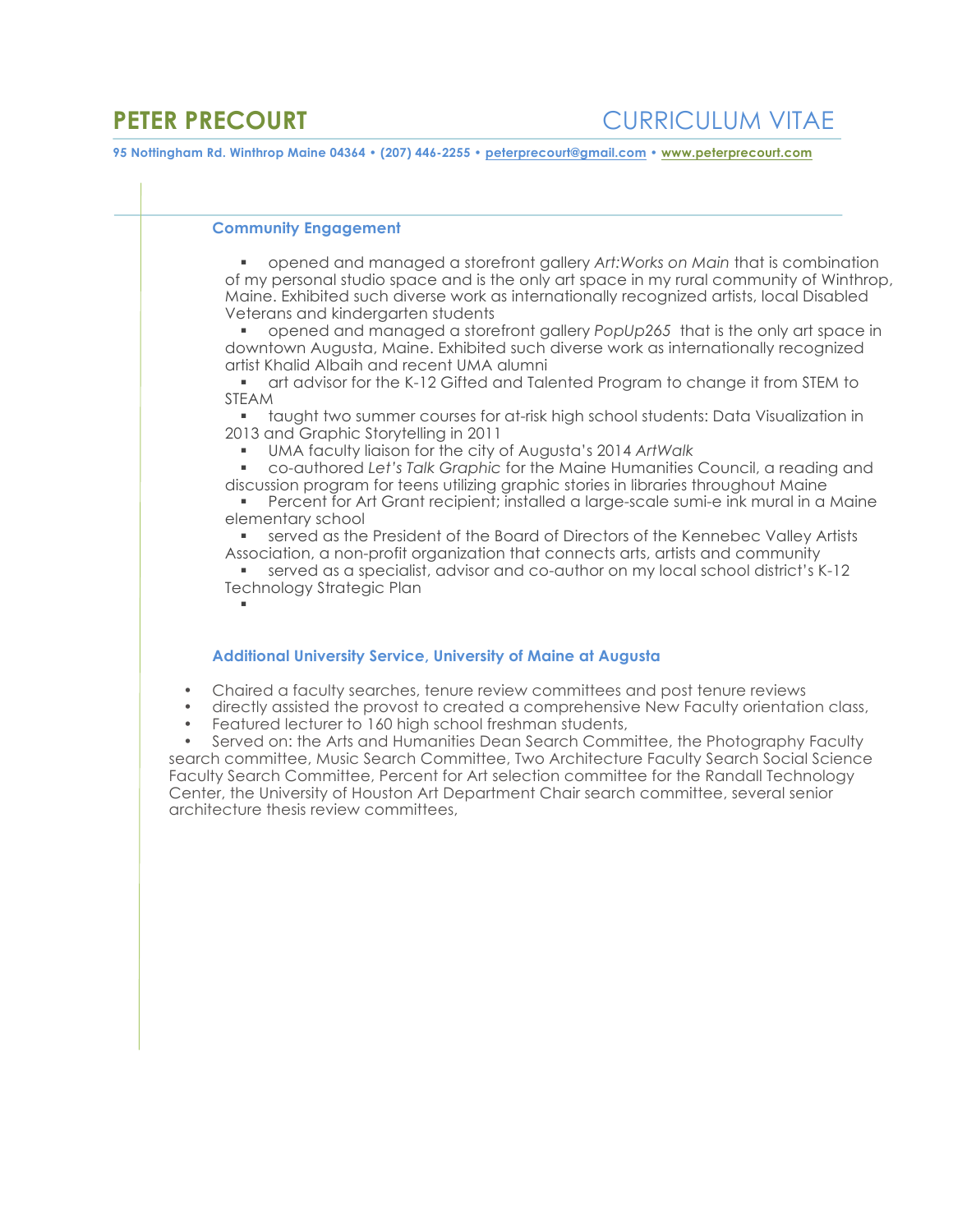# **contemporary arts museum houston experience**2005-1997

### **Education and Public Programs Associate** and **Teen Council (TC) Coordinator/ Curator**

The Contemporary Arts Museum Houston's TC is composed of Houston area high school students who participate in an artist in residence series as well as design programs and exhibitions for their peers. The students have organized film festivals, musical events, lock-ins, and small-scale exhibitions. In its pilot year, the TC had only eight members. Since 2000, the TC has grown to thirty participants, become a permanent program, and received an NEA grant. I served as the program's initial coordinator and curated three exhibitions in the museum's Perspectives Series as TC Coordinator.

The Contemporary Arts Museum Houston is a non-collecting institution which focuses on the art of our time. As Education and Public Programs Associate, I was responsible for the development of wall label text, audio guides, family guides, lesson plans which relate to every exhibition, are available to public school teachers and can be accessed through the museum's website: www.camh.org.

## **exhibition record**

### **One Person / Feature Exhibitions**

- 2021 (Upcoming) Onsite Explorations (working title), Salon Gallery Berlin, Berlin, Germany
- 2021 (upcoming) Katrina Wheat Paste, Austin Peay University, Clarksville, TN
- 2018 Katrina Chronicles: Volume *V,* Lincoln Memorial University, Harrogate, TN
- 2018 Katrina Chronicles: Volume V*,* Fort Lewis College, Durango, CO
- 2015 Katrina Chronicles:Volumes III-IV, University of Maine at Augusta, Danforth Gallery, Augusta, ME
- 2015 Katrina Chronicles: Volumes I-IV, San Jacinto College, Houston, TX
- 2014 Pull, Collaborative exhibition of Luc Demers and Peter Precourt, Harlow Gallery, Nashville, TN
- 2011 Chalk, Collaborative exhibition of Luc Demers and Peter Precourt, Harlow Gallery, Hallowell, ME
- 2011 Katrina Chronicles Volumes I & II, University of Maine at Augusta, Danforth Gallery, Augusta,ME
- 2010 Katrina Chronicles: Origins, University of Houston, Project Gallery, Houston TX
- 2002 Tech-tosterone, Montgomery College Main Gallery, Montgomery College, Conroe, TX
- 2000 Recess on the Boys Side, Projects Gallery, University of Houston, Houston, TX
- 1999 Mass/Volume, Lawndale Art Center, Houston, TX
- 1996 Through Broken Glass, University of Massachusetts Dartmouth, Main Auditorium, Dartmouth, MA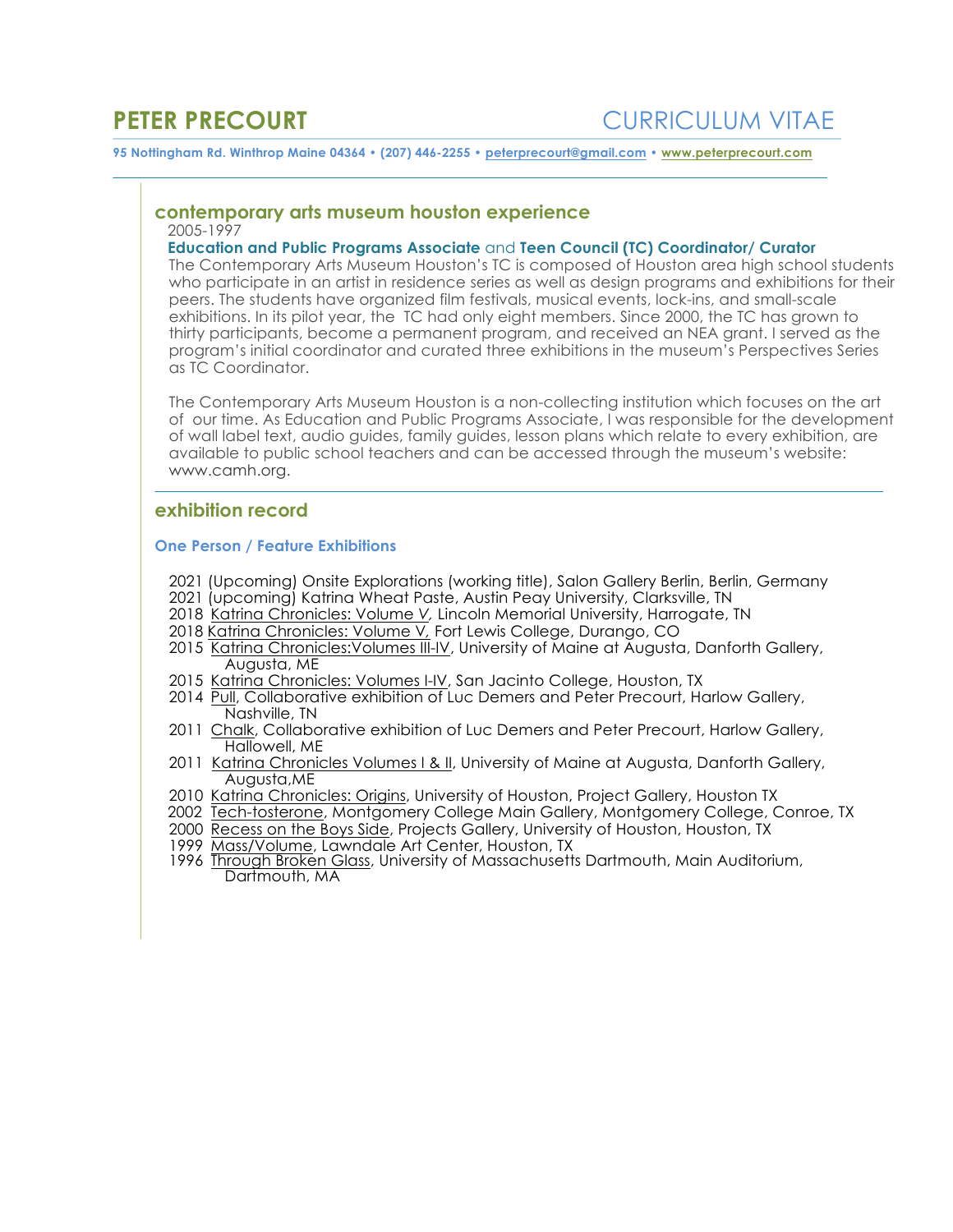# **Selected Group Exhibitions**

| 2017<br>Space, Manifest Contemporary Drawing Center, Cincinnati, OH<br>2016<br>Sketchbook West, Las Lagunas Gallery, Laguna Beach, CA                                                                                                                                                                           |
|-----------------------------------------------------------------------------------------------------------------------------------------------------------------------------------------------------------------------------------------------------------------------------------------------------------------|
| 2015<br>Contemporary Photography Exhibition (collaboration with Luc Demers), CICA                                                                                                                                                                                                                               |
| Museum Gimpo-si, Gyeonggi-do, Korea                                                                                                                                                                                                                                                                             |
| Art on Center, University of Maine at Augusta, Danforth Gallery, Augusta, ME<br>2014<br>2014<br>heART and Harmony: Benefit for Houston's Homeless, Walter's Waterfront, Houston, TX<br>2013<br>Light on Water, Augusta Art Walk, Augusta, ME<br>2011<br>Collective, University of Maine at Augusta, Augusta, ME |
| 2011-08Portland Paper Project, Whitney Gallery, Portland, ME                                                                                                                                                                                                                                                    |
| 2010<br>Art For Hunger, UMA Charles Danforth Gallery, Augusta, ME                                                                                                                                                                                                                                               |
| 2010<br>Duality: Art for Hunger, Harlow Gallery, Hallowell ME                                                                                                                                                                                                                                                   |
| 2010<br>5"x7" Exhibition, ArtHouse Center for Contemporary Art, Austin, TX                                                                                                                                                                                                                                      |
| 2008<br>First Traces, Maine Center for Contemporary Art, Rockland, ME                                                                                                                                                                                                                                           |
| 2008<br>Capital Exhibition, Augusta Statehouse Gallery, Augusta, ME                                                                                                                                                                                                                                             |
| 2007<br>Exquisite Crisis and Encounters, NYU Gallery, New York, NY<br>2007<br>UMA Faculty Exhibition, Danforth Gallery, Augusta, ME                                                                                                                                                                             |
| 2006<br>Friday the 13th, Firehouse Gallery, New York, NY                                                                                                                                                                                                                                                        |
| 2006<br>UMA/UMFarmington Faculty Exhibition, UMFarmington Gallery, Farmington ME                                                                                                                                                                                                                                |
| 2006<br>Ripped From the Pages, Gallery 125, Houston, TX                                                                                                                                                                                                                                                         |
| 2006<br>Art of New York, World Financial Center, Winter Gardens, New York, NY,                                                                                                                                                                                                                                  |
| Robert Bruno Gallery New Orleans, LA                                                                                                                                                                                                                                                                            |
| 2005<br>Glassell School Faculty Exhibition, Museum of Fine Arts Houston, Houston, TX                                                                                                                                                                                                                            |
| 2004<br>Dia de los Muertos, Lawndale Art Center, Houston, TX<br>2003<br>Hello, my name is 110 Studios, Houston, TX                                                                                                                                                                                              |
| 2003<br>Beyond the Academy: Encouraging New Talent in Texas,                                                                                                                                                                                                                                                    |
| Arthouse, Austin, TX                                                                                                                                                                                                                                                                                            |
| Galveston Art Center, Galveston TX                                                                                                                                                                                                                                                                              |
| WBU Gallery, Plainville, TX                                                                                                                                                                                                                                                                                     |
| 2002<br>Faculty Exhibition, Montgomery College Gallery, Montgomery College, Conroe, TX                                                                                                                                                                                                                          |
| 2001<br>Sultry, Houston Community College, Houston, TX<br>2001                                                                                                                                                                                                                                                  |
| Untouchables, Maxwell Freeman Contemporary Pictures, Houston, TX<br>2001<br>Identity, Art Gallery, Houston Community College-Northeast, Houston, TX                                                                                                                                                             |
| 2000<br>Subspace 2000, DiverseWorks, Houston, TX                                                                                                                                                                                                                                                                |
| 1999<br>Neo-Contemporary Postmodern Pop Movement, C-Saw Studios, Houston, TX                                                                                                                                                                                                                                    |
| 1998<br>Image is Everything, University of Houston Architecture Gallery, Houston, TX                                                                                                                                                                                                                            |
| 1997<br>Exchange, University of Massachusetts Amherst Gallery, Amherst, MA                                                                                                                                                                                                                                      |
|                                                                                                                                                                                                                                                                                                                 |
| public arts commissions                                                                                                                                                                                                                                                                                         |
|                                                                                                                                                                                                                                                                                                                 |
| Waterville Downtown Wheat Paste Mural, Wheat Public Library, Waterville ME<br>2017                                                                                                                                                                                                                              |
| Seedfolk, Collaborative Graphic Story Project, Alfond Center, Boys & Girls Club,<br>2017<br>Waterville, ME                                                                                                                                                                                                      |
| 2016<br>Augusta Downtown Alliance, Wheat Paste Mural project. Augusta ME                                                                                                                                                                                                                                        |
| 2016<br>Gardiner Water St. Wheat Paste Mural Project, Collaboration with Kerstin Gilg,                                                                                                                                                                                                                          |
| Gardiner, ME                                                                                                                                                                                                                                                                                                    |
| Wonder, Collaborative Graphic Story Project, Alfond Center,<br>2014                                                                                                                                                                                                                                             |
| Boys & Girls Club, Waterville, ME                                                                                                                                                                                                                                                                               |
| Maine Pediatric Mural Collaboration, Augusta and Winthrop, ME<br>2011<br>2009                                                                                                                                                                                                                                   |
| Sway Mural, Maine Percent for Art, Dirigo Elementary School, Peru, ME                                                                                                                                                                                                                                           |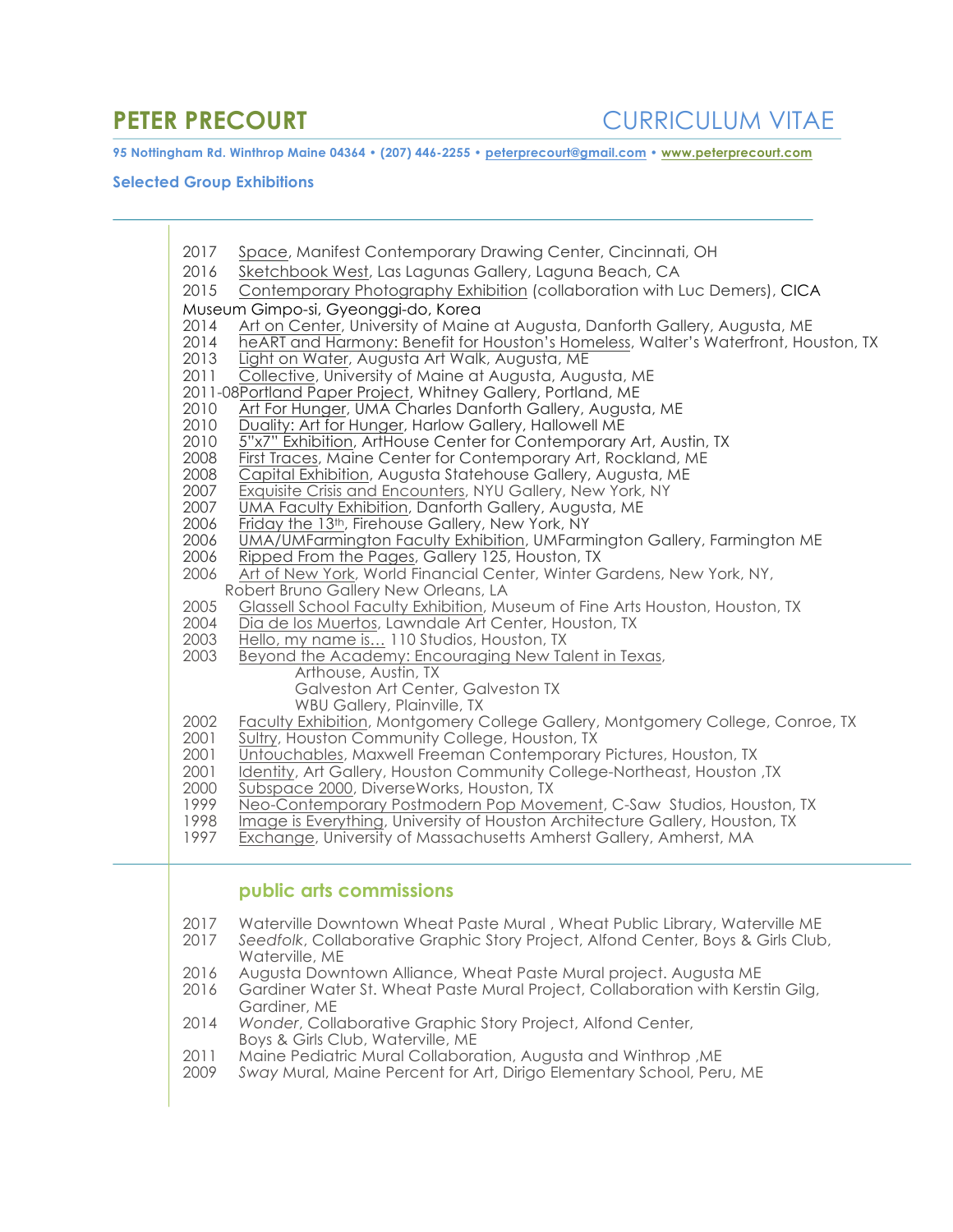**PETER PRECOURT CURRICULUM VITAE** 

**95 Nottingham Rd. Winthrop Maine 04364 • (207) 446-2255 • peterprecourt@gmail.com • www.peterprecourt.com**

# **visiting artist**

- 2018 Artist Mini-Residency, Fort Lewis College, Durango, CO
- 2018 Artist Mini-Residency, Lincoln Memorial University, Harrogate, TN
- 2018 University of Lisbon, Lisbon, Portugal<br>2016 Kennesaw State University
- Kennesaw State University
- 2015 San Jacinto College, Houston, TX
- 2014 New York University: Collaborative Graphic Stories Project
- 2014 Blend Studios, Nashville, TN
- 2013 Southern Maine Community College, Portland, ME
- 2011 Reed College, Portland, OR
- 2010 University of Houston, Houston, TX
- 2008 University of Southern Maine, Portland, ME
- 2008 Space Gallery, Portland, ME
- 2006 University of Massachusetts Dartmouth, Dartmouth, MA
- 2005 North Carolina School of the Arts, Winston-Salem, NC
- 2004 University of Texas, Tyler, Tyler, TX
- 2004 St. Thomas University, Houston, TX<br>2003 Galveston Art Center, Galveston,
- Galveston Art Center, Galveston, TX
- 2003 Arthouse, Austin, TX
- 1996 Salve Regina University, Newport, RI

# **visiting scholar lectures/panels**

2014 New England Popular Culture Association, *When Art meets Lit: Teaching Comics Collaboratively*,

Paper Co-Presenter: Lisa Botshon and Peter Precourt, Providence College, Providence, RI

- 2014 Panel Moderator: *Exploring Women's Testimony: Art and Representation of Women's Trauma*, Holocaust and Human Rights Center of Maine, Augusta, ME
- 2013 CU Expo: Sharing Engaged Worlds: *Civic Engagement: Different Campuses, Different Disciplines, Different Partners: How Can We Learn From Each Other?*, Paper Co-presenter, Newfoundland, Canada
- 2013 Maine International Conference of the Arts: *Visual Art in a HyperVisual Culture*  and *It's Not Bragging If It's True: Portfolio Review*
- 2012 Paper Co-Presenter, Lisa Botshon and Peter Precourt *Wham! Bang! Pow! Graphic Storytelling and Pedagogical Collaborations*, Southwest Texas Popular Culture **Conference**
- 2011 Panelist, *Researcher:Stakeholder Partnerships*, University of Maine, Orono, ME
- 2008 *Dialogue in the Disciplines: University of Maine System Conference*, Fine Arts Panel Moderator, Orono, ME
- 2008 *The Role of Design in Contemporary Fine Arts Curricula*, roundtable discussion, University of Southern Maine, Portland, ME
- 2008 *Looking at Contemporary Art*, Harlow Arts Center, Hallowell, ME
- 2007 *Contemporary Art Through the Decades: 1960-Present*: 4 part lecture series, Contemporary Arts Museum Houston, Houston, TX
- 2005 *Artist Eye Series: 10th Anniverserary Celebration of the Cy Twombly Gallery,* Cy Twombly Gallery, Menil Collection, Houston TX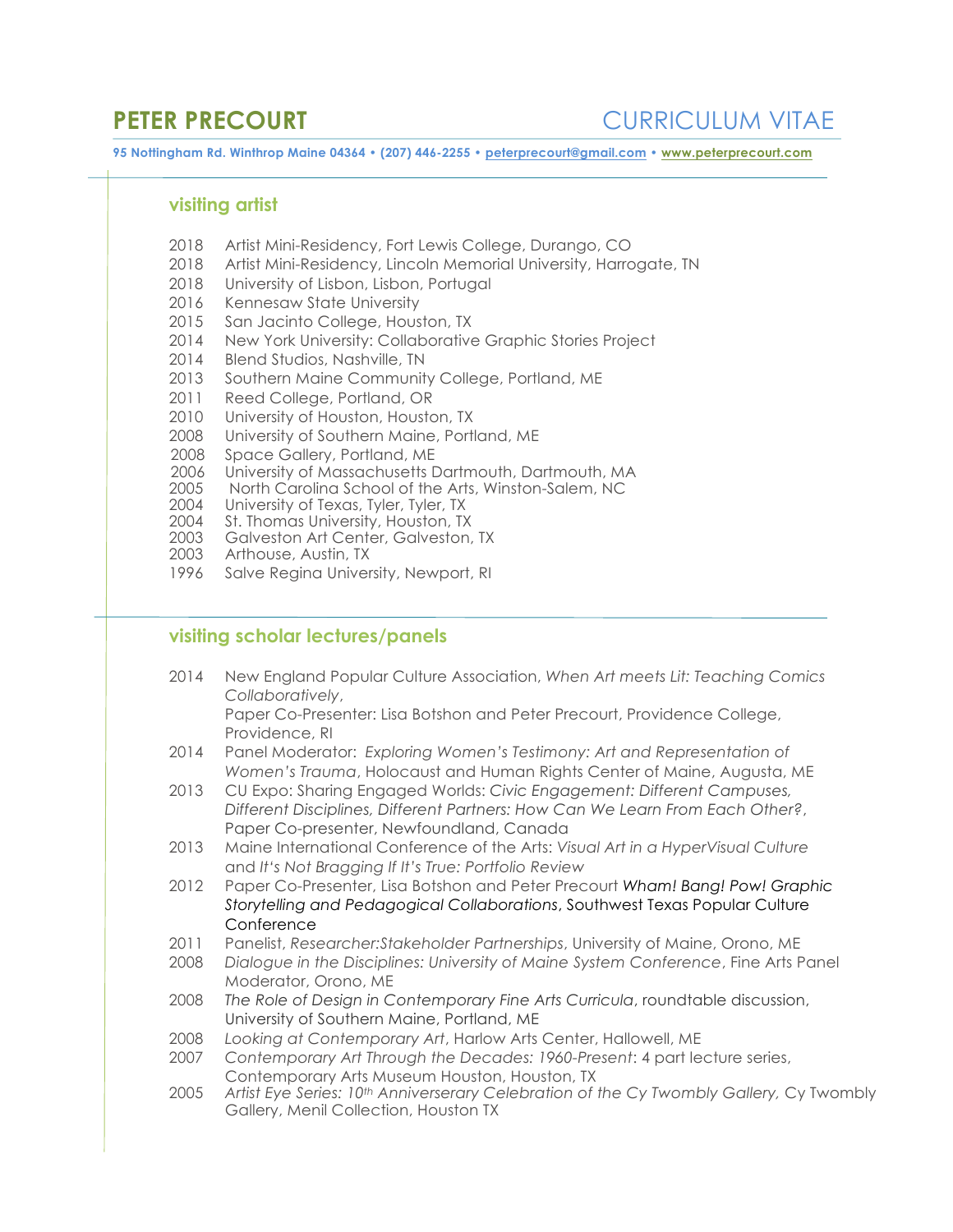| curator           |                              |                                                                                                                                                                                                                                                                                                      |
|-------------------|------------------------------|------------------------------------------------------------------------------------------------------------------------------------------------------------------------------------------------------------------------------------------------------------------------------------------------------|
|                   | 2016                         | Khalid Albaih What you missed during the Election, PopUp 265, Augusta, ME                                                                                                                                                                                                                            |
|                   | 2016                         | Barbara Whitten, PopUp 265, Augusta, ME                                                                                                                                                                                                                                                              |
|                   | 2016                         | Luc Demers, PopUp 265, Augusta, ME                                                                                                                                                                                                                                                                   |
|                   | 2016                         | Aylah Ireland, PopUp 265, Augusta, ME                                                                                                                                                                                                                                                                |
|                   | 2016                         | Clinton Pettengill, PopUp 265, Augusta, ME                                                                                                                                                                                                                                                           |
|                   | 2015                         | Amy Hinkley, Remembered Landscapes, Art: Works on Main, Winthrop, ME                                                                                                                                                                                                                                 |
|                   | 2015                         | Ben Vitualla, Search for a Safe Place, Art: Works on Main, Winthrop, ME                                                                                                                                                                                                                              |
|                   | 2014                         | Pato Hebert: You Don't Say, Art: Works on Main, Winthrop, ME                                                                                                                                                                                                                                         |
|                   | 2013                         | David Dufour and Shearon Murphy, Art: Works on Main, Winthrop, ME                                                                                                                                                                                                                                    |
|                   | 2008                         | Pato Hebert: Trust, Charles Danforth Gallery, University of Maine at Augusta                                                                                                                                                                                                                         |
|                   | 2008                         | Repeated Contact: Robert Katz and Jere Dewaters, Charles Danforth Gallery, University<br>of Maine at Augusta                                                                                                                                                                                         |
|                   | 2008                         | Delicacies: Charles Danforth Gallery, University of Maine at Augusta                                                                                                                                                                                                                                 |
|                   | 2008                         | Focus: Luc Demers, Brandon Lutterman, Andrea Martens, Charles Danforth Gallery,                                                                                                                                                                                                                      |
|                   |                              | University of Maine at Augusta                                                                                                                                                                                                                                                                       |
|                   | 2007                         | Reconfigured: 5 Contemporary Artists Exploring the Figure, Charles Danforth Gallery,                                                                                                                                                                                                                 |
|                   |                              | University of Maine at Augusta                                                                                                                                                                                                                                                                       |
|                   | 2003                         | Mind the Gap, Contemporary Arts Museum, Houston, TX                                                                                                                                                                                                                                                  |
|                   | 2001                         | Faux, Foe, Pho, Contemporary Arts Museum, Houston, TX                                                                                                                                                                                                                                                |
|                   | 2000                         | Lather, Rinse, Repeat Contemporary Arts Museum, Houston, TX                                                                                                                                                                                                                                          |
|                   |                              |                                                                                                                                                                                                                                                                                                      |
|                   | 2017<br>2014<br>2013<br>2010 | University of Maine at Augusta, College of Arts and Sciences, Meritorious Faculty Award<br>Maine Campus Compact, President's Civic Engagement Award<br>Trustee Professor, University of Maine System<br>University of Maine at Augusta, College of Arts and Humanities, Meritorious<br>Faculty Award |
|                   | 2010                         | University of Maine at Augusta, Faculty Civic Engagement Award                                                                                                                                                                                                                                       |
|                   | 2007                         | University of Maine at Augusta Professional Development Grant                                                                                                                                                                                                                                        |
| grants and awards | 2007                         | New Orleans Center of Contemporary Art Artist Grant                                                                                                                                                                                                                                                  |
|                   | 2006                         | Contemporary Arts Museum Houston Artist Grant                                                                                                                                                                                                                                                        |
|                   |                              |                                                                                                                                                                                                                                                                                                      |
| juror             | 2007                         |                                                                                                                                                                                                                                                                                                      |
|                   |                              | Artist Advisor, Maine Arts Commission: Percent for Art Selection Committee,                                                                                                                                                                                                                          |
|                   | 2007                         | Randall Technology Center, Augusta, ME<br>Annual Juried Exhibition, Harlow Arts Center, Hallowell, ME                                                                                                                                                                                                |
|                   | 2006                         | William Carey College BFA Thesis Exhibition, JD MCCCC Gallery, Gulfport, MS<br>University of Houston Painting Senior Show, Commerce St. Artist Warehouse, Houston, TX                                                                                                                                |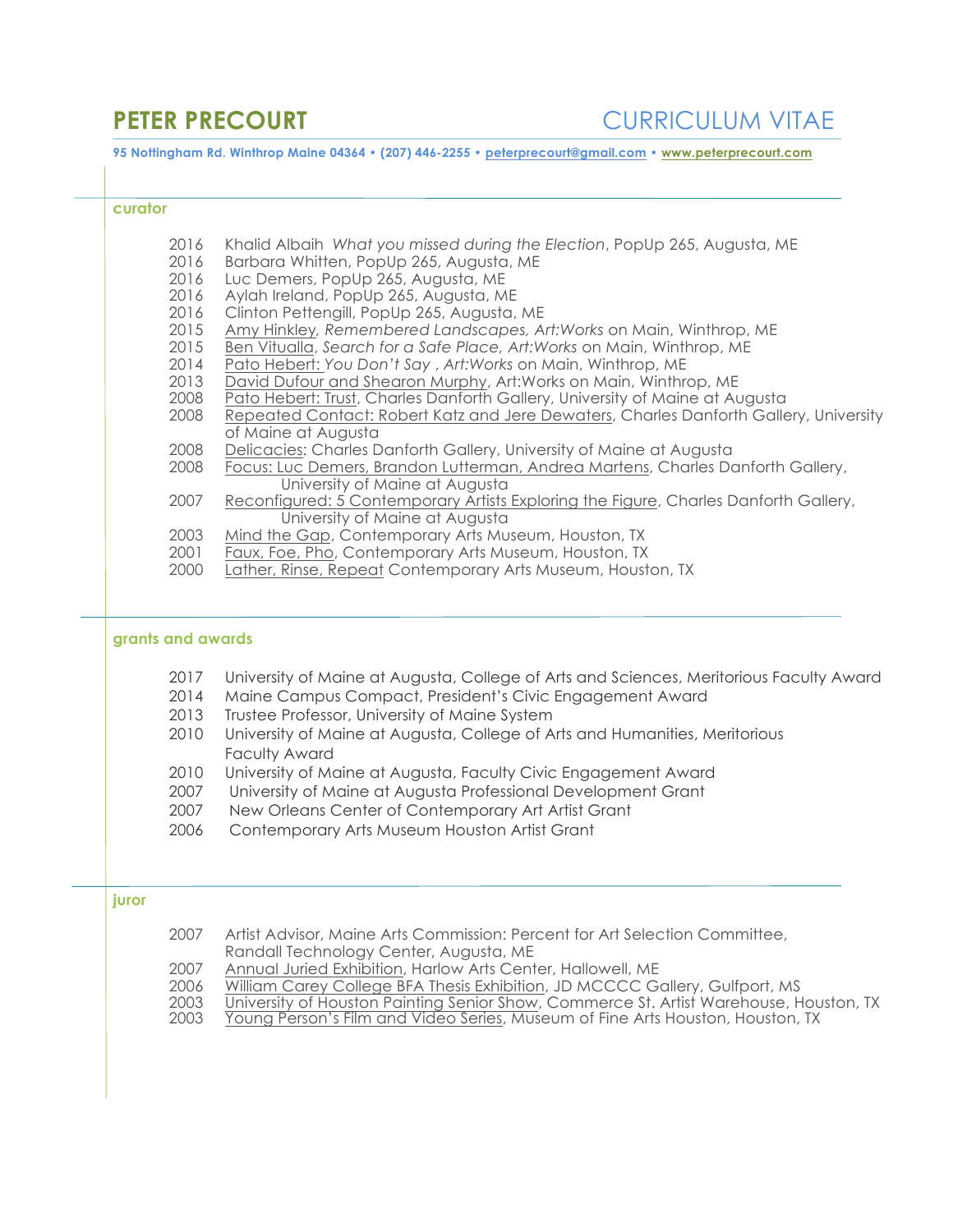### **published materials**

- 2015 *In Defense of Painting*, UMVA Spring Quarterly Journal,
- ://issuu.com/umvajournal/docs/umva\_spring\_2015\_journal\_final
- 2014 *Let's Talk Graphic*, Maine Humanities Council, Portland Maine
- 2014 Paper Co-author, Greg Fahy, Brenda McAleer, Peter Precourt and Joseph Szakas *I I Interdisciplinary IT, An Expanded Approach ISECON* 2014, San Antonio,TX
- 2012 Paper Co-Author, Lisa Botshon and Peter Precourt *Wham! Bang! Pow! Graphic Storytelling a and Pedagogical Collaborations*, Southwest Texas Popular Culture Conference
- 2006 Artist Eye DVD series, Cy Twombly Gallery, <sup>10th</sup> Anniversary lecture, Menil Collection, Houston TX
- 2005 Essay in 25 Years of Perspectives: A quarter Century of New Art in Houston exhibition c catalog, Contemporary Arts Museum, Houston, TX
- 2004 Original art in *Sprawl*, Lawndale Art Center, Houston, TX
- 2003 *Beyond the Academy, Encouraging New Art in Texas*, catalogue, Arthouse Center for C Contemporary Art, Austin, TX
- 2003 Essay in *Mind the Gap* exhibition catalog, Contemporary Arts Museum, Houston, TX
- 2001 Essay in *Faux, Foe, Pho* exhibition catalog, Contemporary Arts Museum, Houston, TX
- 2000 Essay in *Lather, Rinse, Repeat* exhibition catalog, Contemporary Arts Museum, Houston, TX
- 2000 *Lather, Rinse, Repeat* video documentation, Contemporary Arts Museum, Houston, TX

### **reviewed work and press**

- 2017 *Murals in Augusta*, WCSH Channel 6,
	- http://www.wcsh6.com/news/local/207/downtown-alliance-painting-murals-around-augusta/450284812
- 2017 *Augusta Art Students Preparing to Paint the Town*, Portland Press Herald, Portland ME http://www.pressherald.com/2017/05/29/augusta-art-students-prepare-to-paint-the-town/
- 2017 *Public Art Project Spreads Wheat Paste Art Throughout Waterville*, Portland Press Herald, Portland ME
	- http://www.pressherald.com/2017/07/03/public-art-project-spreads-wheat-paste-art-throughout-waterville/
- 2016 *Project Expands to Augusta*, Gardiner Paper Project http://gardinerpaper.com/?p=195
- 2016 Art Project Launches Boldly in Gardiner, Kennebec Journal, Augusta Maine https://www.centralmaine.com/2016/06/26/art-project-launches-boldly-in-gardiner/
- 2016 Pop Up Gallery Highlights Downtown Augusta, Mainebiz.com http://www.mainebiz.biz/article/20160622/NEWS0101/160629971<br>2016 Art Space Pops up in Tiny Spot in Downtown Augusta, Portland P
- Art Space Pops up in Tiny Spot in Downtown Augusta, Portland Press Herald, Portland ME http://www.pressherald.com/2016/06/22/art-space-pops-up-in-tiny-spot-in-downtown-augusta/
- 2011 *Augusta Art Professors Fortify their friendship in Chalk*, Bangor Daily News, Bangor, ME 2010 *Katrina Chronicles* review by Daniel Kany, Portland Press Herald, Portland ME
- http://www.pressherald.com/2010/12/26/one-artists-unflinching-katrina-story\_2010-12-26/
- 2008 *Repeated Contact* review, by Bob Keyes, Portland Press Herald, Portland, ME
- 2008 *Program brings art to new school* by Eileen Adams, Sunjournal.com, Lewiston, ME
- 2006 *Ripped from the Pages* review, by Troy Schulze, Houston Press, Houston TX
- 2006 *Ripped from the pages* review, by Bill Davenport, GlassTire Online Magazine, Houston,TX

2003 *Beyond the Academy, Encouraging New Art in Texas* review, Jeanne Claire van Ryzin Austin American Statesman, Austin, TX